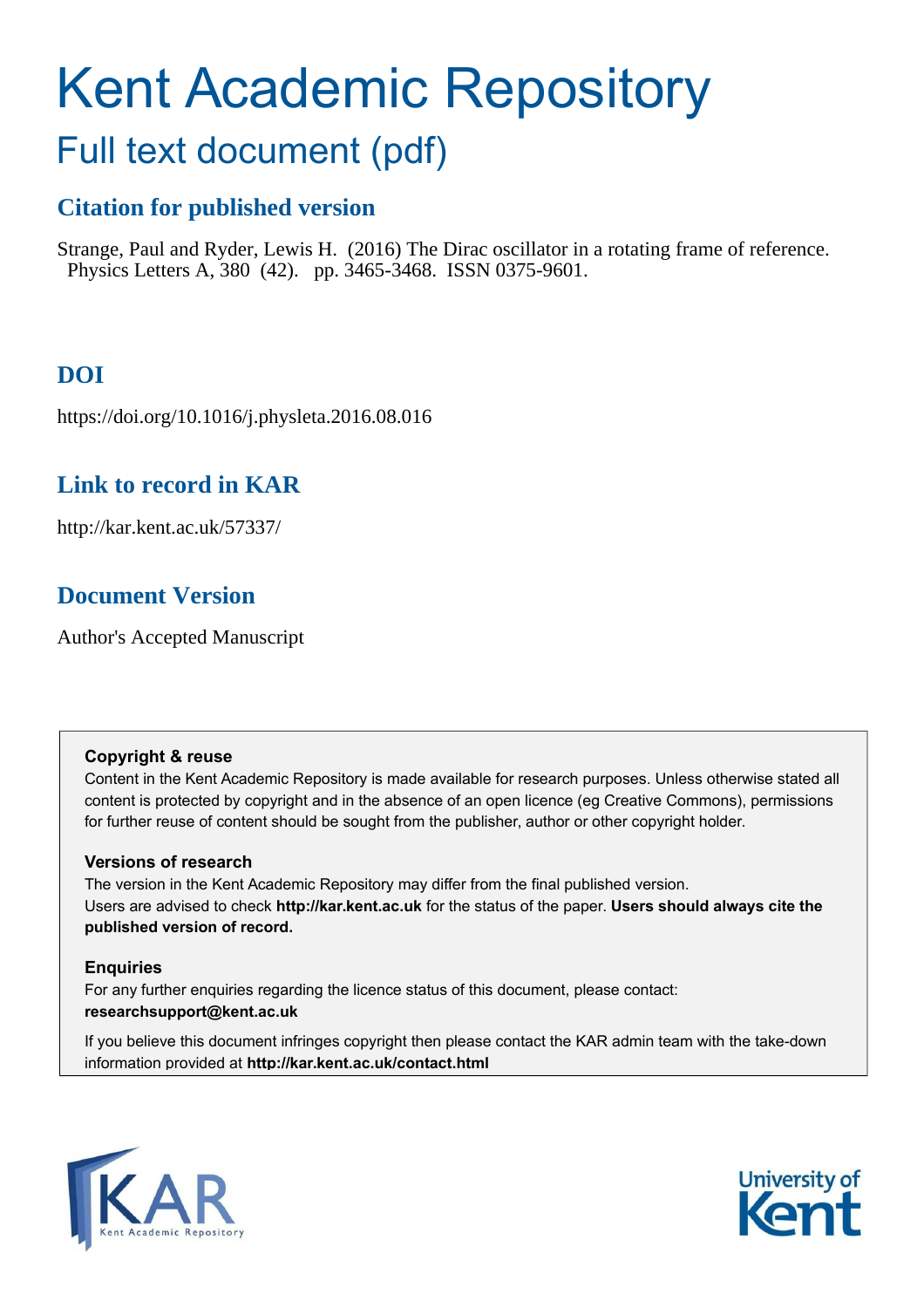### The Dirac Oscillator in a Rotating Frame of Reference

P. Strange\* and L. H. Ryder<sup>∗</sup>

School of Physical Science, University of Kent. Canterbury, Kent, CT2 7NH, United Kingdom (Dated: March 23, 2016)

#### Abstract

The Dirac equation in a rotating frame of reference is derived from first principles. This equation is employed to exhibit an equivalence between a particle in a Dirac oscillator potential and a free particle in a rotating frame of reference. A zero-point contribution to the energy of the particle, resulting from its spin is also noted.

*Keywords:* Dirac Equation, Dirac oscillator, Rotating frames of reference, free particles.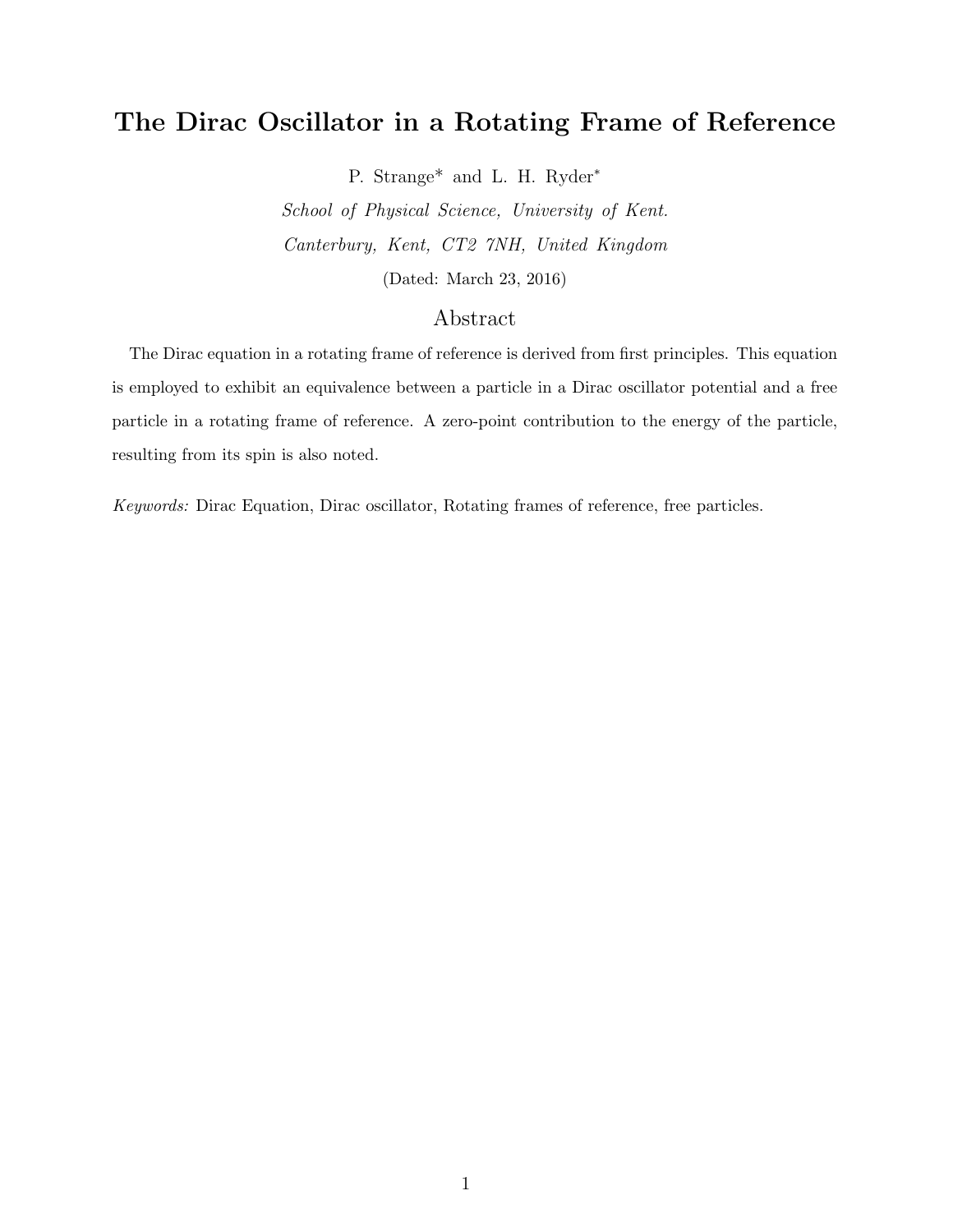#### INTRODUCTION

Even non-relativistic quantum theory contains only a very small number of models that can be solved analytically. Models such as the particle in a box, the harmonic oscillator and the hydrogen atom form the basis of our understanding of much of Physics and Chemistry. In relativistic quantum theory the number of exactly soluble problems is even smaller. One such model is the Dirac oscillator  $[1, 2]$ . This three-dimensional system is defined by the Dirac equation where the momentum operator has an imaginary effective linear vector potential added to it:

$$
\mathbf{p} \to \mathbf{p} + im\Omega\beta\mathbf{r},\tag{1}
$$

Here m is the fermion mass,  $\Omega$  an oscillator frequency, r the vector distance of the fermion from the origin of the potential, and  $\beta$  is the usual Dirac matrix. As well as being exactly soluble this model has the interesting property that its non-relativistic limit is the usual Schrodinger harmonic oscillator with the addition of strong spin-orbit coupling [3]. For a long time the Dirac oscillator was considered to be an interesting model without applications. However over the last fifteen years the mathematical aspects of this system have been widely studied in one, two and three dimensions [4]-[25]. Additionally, this system has been shown to have an analogy with the (Anti)-Jaynes-Cummings model of quantum optics [26]-[32]. It has also been suggested as a model to describe some properties of graphene [33]. More recently the Dirac oscillator has been found to contain an abrupt chiral phase transition in a magnetic field [34]. This phase transition has been examined in a number of extensions of the model [35] - [39]. After more than 20 years of theoretical activity focussed in the characterization of the Dirac oscillator, a first experimental realization of this system has been developed [40].

In this paper our purpose is to demonstrate a previously unsuspected property of the Dirac oscillator. We demonstrate that there is an equivalence between a particle in the Dirac oscillator potential and a free particle as viewed from a rotating frame of reference.

#### THE DIRAC EQUATION

The Dirac equation in a general non-inertial frame in cartesian coordinates has been derived by Hehl and Ni[41] using standard methods [42–44]. Here we follow their procedure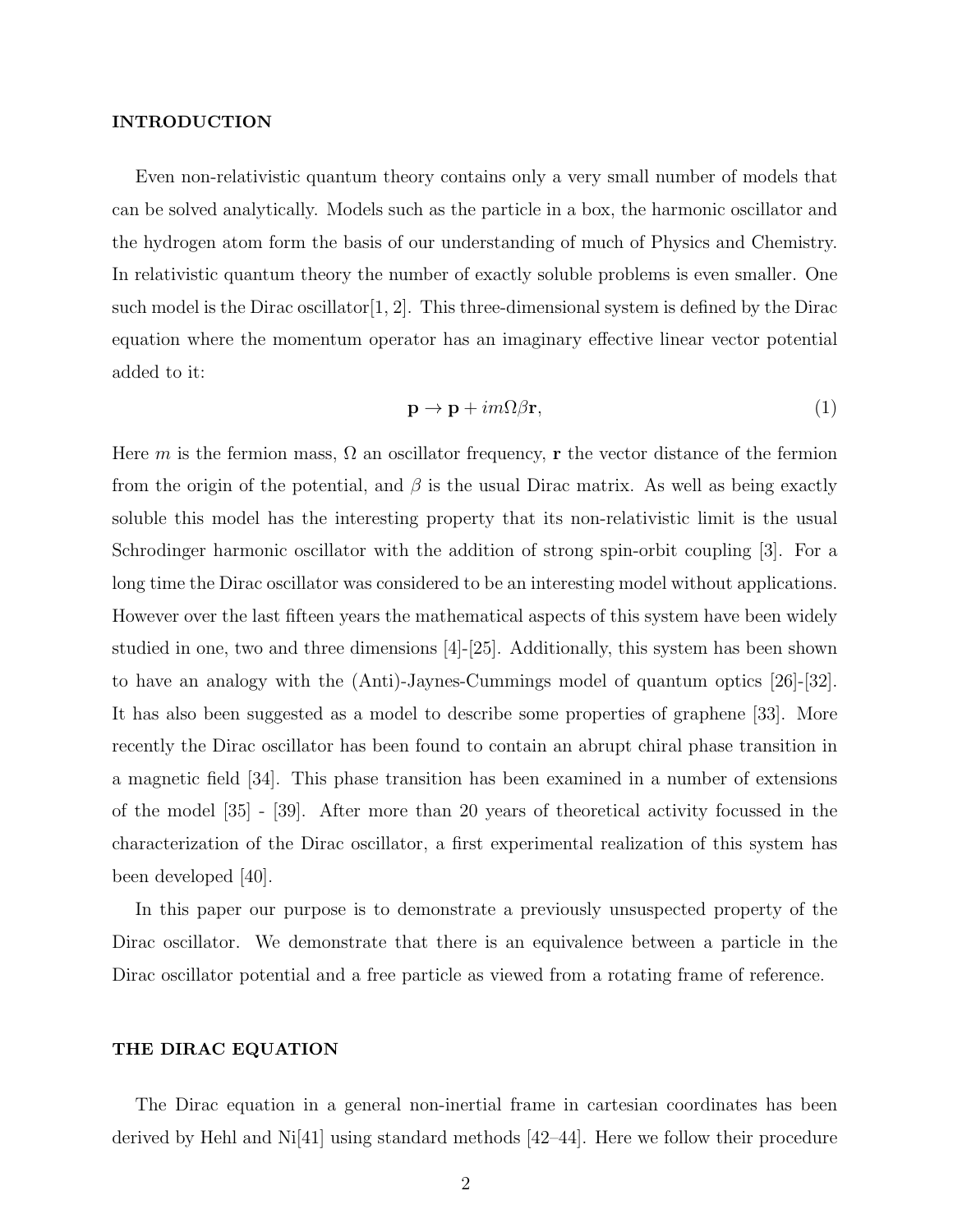to derive the Dirac equation in cylindrical polar coordinates in a rotating frame of reference. In its most fundamental form the Dirac equation can be written [44]

$$
i\hbar\gamma^{\lambda}\left(e_{\lambda}+\Gamma_{\lambda}\right)\Psi = mc\Psi
$$
\n<sup>(2)</sup>

where  $e_{\lambda}$  is the coordinate basis determined by the metric,  $\Gamma_{\lambda}$  are related to the connection coefficients and  $\gamma^{\lambda}$  are the Dirac matrices in the usual representation [3].

The invariant interval in cylindrical polars is

$$
ds^2 = c^2 dt^2 - dr^2 - r^2 d\phi'^2 - dz^2.
$$
\n(3)

Introducing a new angular function  $\phi$  which is rotating with angular frequency  $\omega$  relative to  $\phi'$ 

$$
\phi = \phi' - \omega t \qquad d\phi' = d\phi + \omega dt, \tag{4}
$$

inserting this into Equation (3), and some manipulation gives [43]

$$
ds^{2} = \left(1 - \frac{\omega^{2} r^{2}}{c^{2}}\right) \left(cdt - \frac{1}{c} \frac{r^{2} \omega}{\left(1 - \frac{\omega^{2} r^{2}}{c^{2}}\right)} d\phi\right)^{2} - dr^{2} - \frac{r^{2}}{1 - \frac{\omega^{2} r^{2}}{c^{2}}} d\phi^{2} - dz^{2}
$$
(5)

To derive the Dirac equation it is necessary to write this in terms of basis one-forms  $\theta^j$ . The most convenient way to do this is to employ an anholonomic basis such that

$$
ds^{2} = \theta^{0^{2}} - \theta^{1^{2}} - \theta^{2^{2}} - \theta^{3^{2}} = g_{\mu\nu} dx^{\mu} dx^{\nu}
$$
 (6)

where  $g_{\mu\nu}$  is the metric tensor. The basis one-forms consistent with equations (5) and (6) are

$$
\theta^{0} = \left(1 - \frac{\omega^{2} r^{2}}{c^{2}}\right)^{1/2} \left(cdt - \frac{1}{c} \frac{r^{2} \omega}{\left(1 - \frac{\omega^{2} r^{2}}{c^{2}}\right)} d\phi\right) \qquad \theta^{1} = dr
$$
\n
$$
\theta^{2} = r \left(1 - \frac{\omega^{2} r^{2}}{c^{2}}\right)^{-1/2} d\phi \qquad \theta^{3} = dz \qquad (7)
$$

It is difficult to proceed without simplification. If it is assumed that  $\omega r/c$  can be regarded as a small parameter and linear terms only are retained then

$$
\theta^0 = cdt - \frac{\omega r^2}{c}d\phi, \quad \theta^1 = dr, \quad \theta^2 = r d\phi, \quad \theta^3 = dz.
$$
 (8)

The dual is now defined using

$$
\langle e_{\nu} \theta^{\mu} \rangle = \delta^{\mu}_{\nu} \tag{9}
$$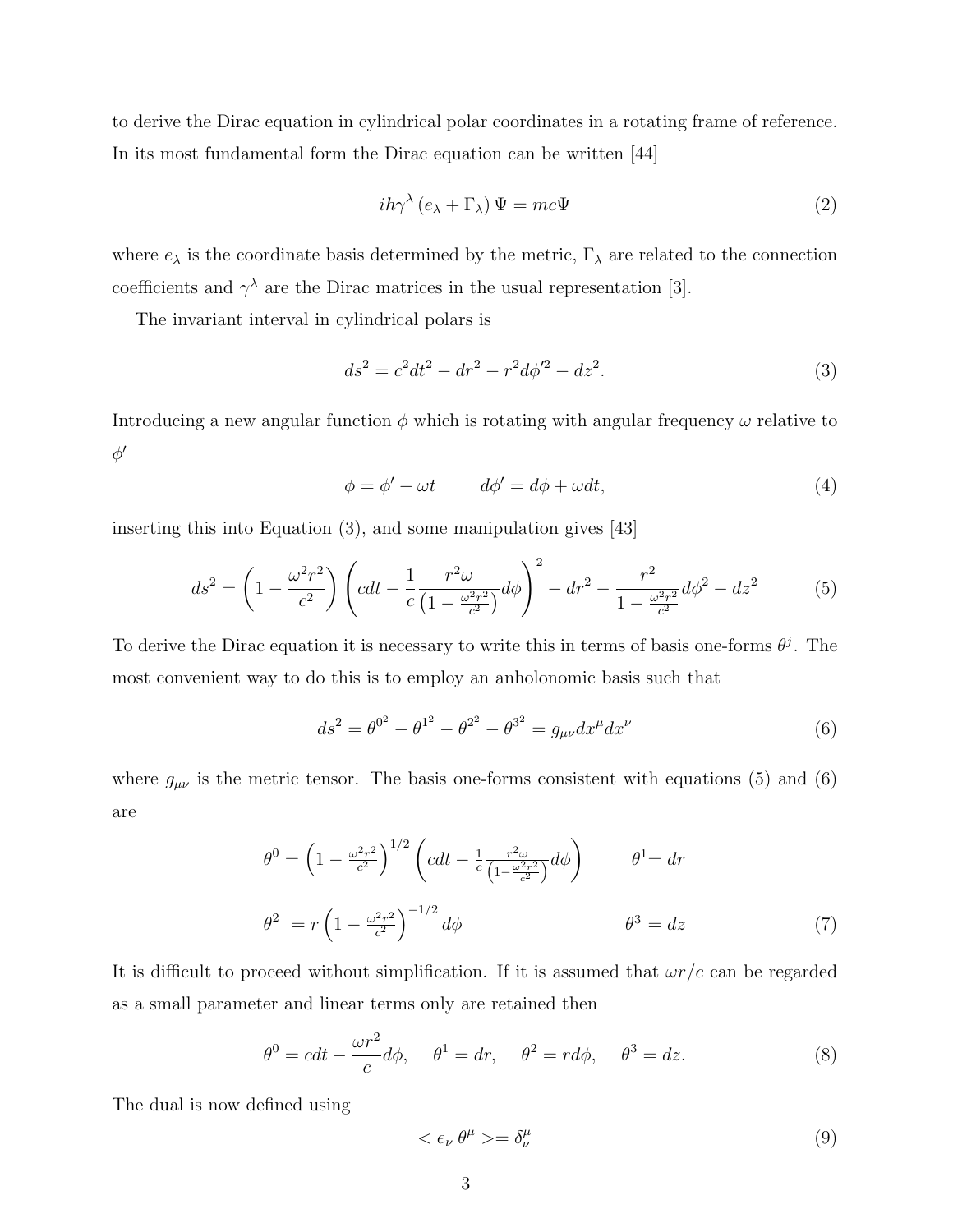yielding a non-coordinate basis

$$
e_0 = \frac{1}{c} \frac{\partial}{\partial t}, \quad e_1 = \frac{\partial}{\partial r}, \quad e_2 = \frac{1}{r} \frac{\partial}{\partial \phi} + \frac{\omega r}{c^2} \frac{\partial}{\partial t}, \quad e_3 = \frac{\partial}{\partial z}
$$
(10)

The commutation coefficients are defined by

$$
[e_{\mu}, e_{\nu}] = C^{\lambda}{}_{\mu\nu} e_{\lambda} \tag{11}
$$

In our case the only non-zero commutator is

$$
[e_1, e_2] = -\frac{1}{r^2} \frac{\partial}{\partial \phi} + \frac{\omega}{c^2} \frac{\partial}{\partial t} = -\frac{1}{r} e_2 + \frac{2\omega}{c} e_0 \tag{12}
$$

leading to commutation coefficients

$$
C_{21}^2 = -C_{12}^2 = \frac{1}{r}, \qquad C_{12}^0 = -C_{21}^0 = \frac{2\omega}{c}
$$
 (13)

All other commutation coefficients are zero. The indices here can be lowered using the metric tensor and then the Christoffel symbols can be found

$$
\Gamma_{\lambda\nu\mu} = \frac{1}{2} \left( C_{\lambda\nu\mu} + C_{\lambda\mu\nu} - C_{\nu\mu\lambda} \right) \tag{14}
$$

The quantities

$$
\Gamma_{\mu} = \frac{1}{8} \Gamma_{\lambda \nu \mu} [\gamma^{\lambda}, \gamma^{\nu}] \tag{15}
$$

that appear in the Dirac equation can now be calculated.

$$
\Gamma_0 = \frac{\omega}{4c} [\gamma^1, \gamma^2], \quad \Gamma_1 = \frac{\omega}{4c} [\gamma^0, \gamma^2], \quad \Gamma_2 = \frac{1}{4r} [\gamma^1, \gamma^2] - \frac{\omega}{4c} [\gamma^0, \gamma^1]
$$
(16)

Putting Equations (10) and (16) into (2) finally gives the explicit form of the Dirac equation in cylindrical polars from the point of view of an observer in a reference frame that is rotating with angular frequency  $\omega$  as

$$
i\hbar \left\{ \left( \gamma^0 + \frac{\omega r}{c} \gamma^2 \right) \frac{1}{c} \frac{\partial \Psi}{\partial t} + \gamma^1 \frac{\partial \Psi}{\partial r} + \gamma^2 \frac{1}{r} \frac{\partial \Psi}{\partial \phi} + \gamma^3 \frac{\partial \Psi}{\partial z} + \left( \frac{1}{4r} \gamma^2 [\gamma^1, \gamma^2] - \frac{\omega}{4c} \gamma^0 [\gamma^1, \gamma^2] \right) \Psi \right\} = mc\Psi
$$
\n(17)

The wave function is a 4 component quantity  $\Psi = (\Psi_1 \Psi_2 \Psi_3 \Psi_4)^T$ . There are two terms here that contain  $\omega$  and hence are introduced by the rotation of the observer's reference frame. Evaluating the commutators shows that the term in  $\gamma^0[\gamma^1, \gamma^2]$  can be written as  $-\omega S_z/c$ and clearly represents coupling of the particle spin to the rotational motion (Mashhoon effects [45]). The term in  $\omega r/c$  includes the angular frequency of rotation, radial distance and the time derivative of the eigenfunction and represents and clearly couples the orbital motion to the particle to the rotation  $(Sagnac$  effects  $[46]$ ). In what follows we will explicitly look at the effect of these terms on the Dirac oscillator.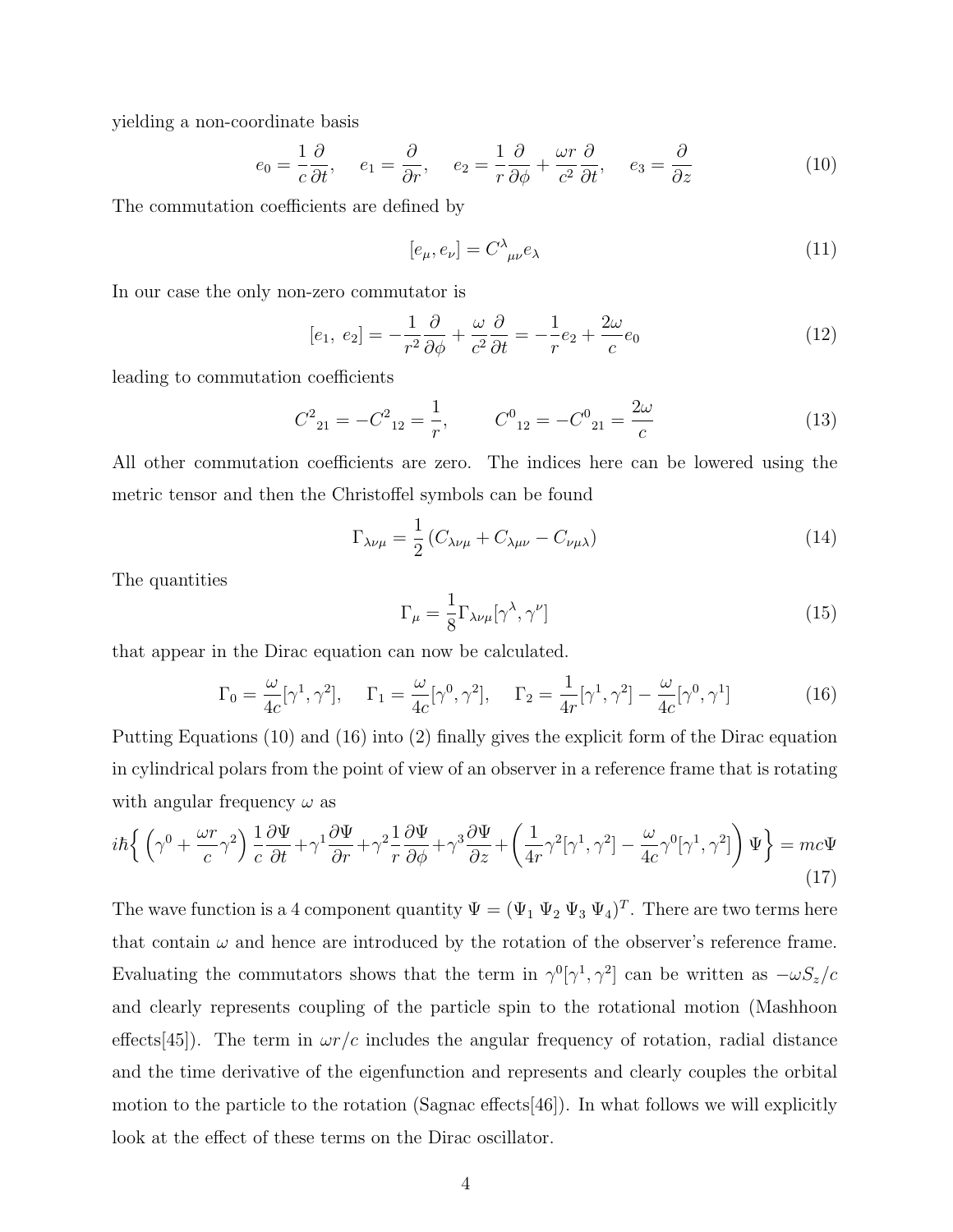#### THE DIRAC OSCILLATOR IN A ROTATING FRAME OF REFERENCE

Next, consider the Dirac equation above with the addition of the Dirac oscillator potential according to equation (1). Here we deliberately restrict ourselves to look for solutions that have  $\Psi_2 = \Psi_3 = 0$ . Then the coupled differential equations obeyed by the non-zero components of  $\Psi$  are

$$
i\hbar \frac{\partial \Psi_1}{\partial t} + \frac{\hbar \omega r}{c} \frac{\partial \Psi_4}{\partial t} + i\hbar c \frac{\partial \Psi_4}{\partial r} + \frac{\hbar c}{r} \frac{\partial \Psi_4}{\partial \phi} + \frac{i\hbar c}{2r} \Psi_4 - im\Omega cr \Psi_4 - \frac{\hbar \omega}{2} \Psi_1 = mc^2 \Psi_1
$$
  

$$
i\hbar \frac{\partial \Psi_4}{\partial t} - \frac{\hbar \omega r}{c} \frac{\partial \Psi_4}{\partial t} + i\hbar c \frac{\partial \Psi_1}{\partial r} - \frac{\hbar c}{r} \frac{\partial \Psi_1}{\partial \phi} + \frac{i\hbar c}{2r} \Psi_1 + im\Omega cr \Psi_1 + \frac{\hbar \omega}{2} \Psi_4 = -mc^2 \Psi_4 \quad (18)
$$

To solve these start by assuming a time-dependence of the form

$$
\Psi_n(r,\phi,t) = \Psi_n(r,\phi)e^{-iWt/\hbar}
$$
\n(19)

where  $W$  is the relativistic energy. Then the wave functions can be written

$$
\Psi_1(r,\phi) = \psi_1(r)\Phi(\phi) \qquad \Psi_4(r,\phi) = \psi_4(r)\Phi(\phi) \qquad (20)
$$

and the variables in equation (18) can be separated, leading to

$$
\Phi(\phi) = \exp(i(\mu + 1/2)\phi). \tag{21}
$$

For the wave function to be continuous this requires that  $\mu$  is half-integer. Then the simple substitutions  $\chi_1 = \psi_1$  and  $i\chi_4 = \psi_4$  force the radial part of the Dirac equation to become real

$$
\left(W - mc^2 - \frac{\hbar \omega}{2}\right) \chi_1(r) - \frac{\omega Wr}{c} \chi_4(r) + \hbar c \frac{d\phi_4(r)}{dr} + \frac{\hbar c(\mu + 1/2)}{r} \chi_4(r) - m\Omega cr \chi_4(r) = 0
$$
  

$$
\left(W + mc^2 + \frac{\hbar \omega}{2}\right) \chi_4(r) - \frac{\omega Wr}{c} \chi_1(r) - \hbar c \frac{d\chi_1(r)}{dr} + \frac{\hbar c(\mu + 1/2)}{r} \chi_1(r) - m\Omega cr \chi_1(r) = 0
$$
\n(22)

This equation will be solved in two separate ways.

#### DIRAC OSCILLATOR-LIKE SOLUTIONS

Equation (22) makes clear one of the key insights of this paper. The extra term due to the rotation of the reference frame and term describing the Dirac oscillator are both linear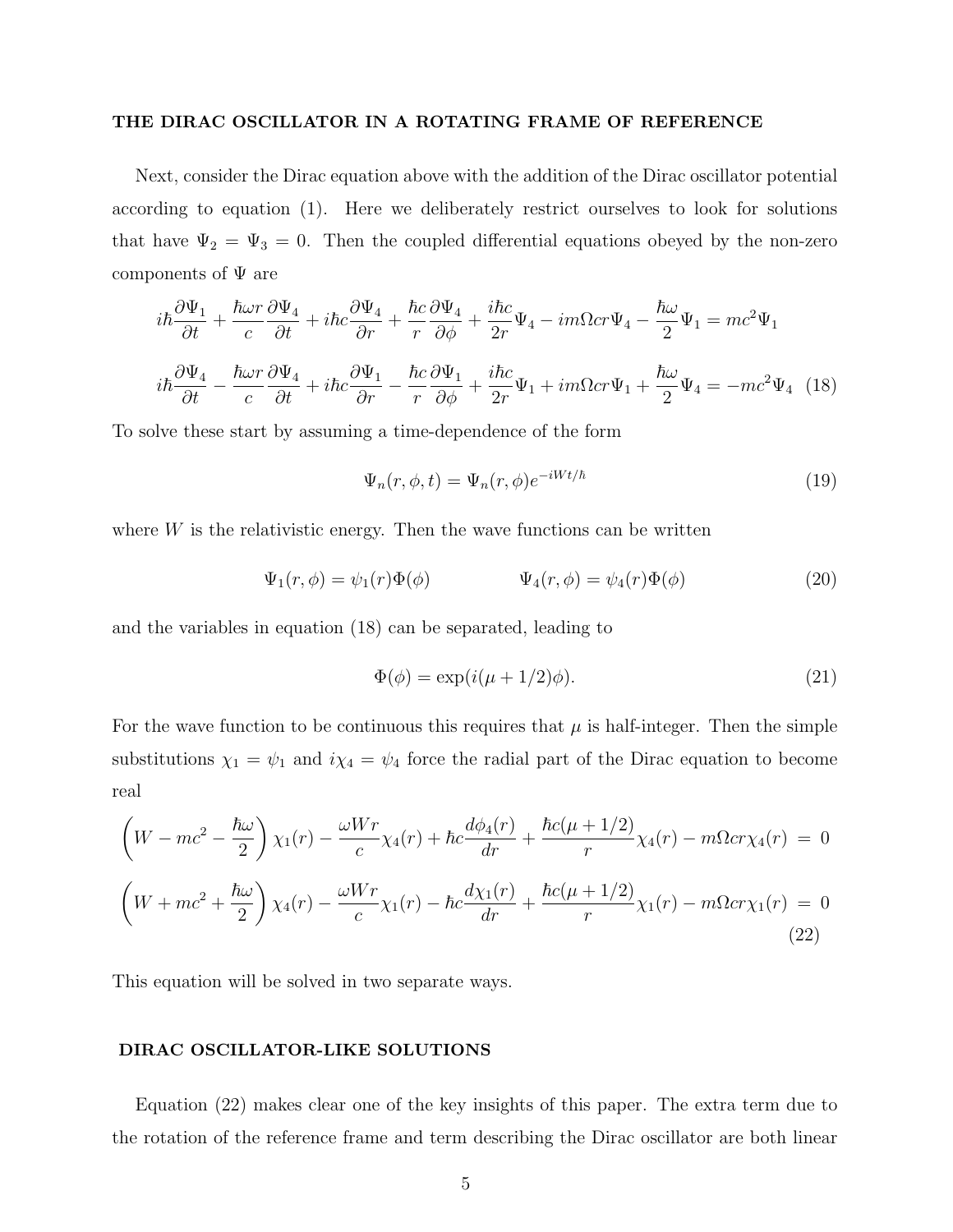in  $r$  and can be combined into one. Defining an effective frequency

$$
\eta = \left(\frac{W}{mc^2}\omega + \Omega\right) \tag{23}
$$

and letting  $\chi_n = \sqrt{r} \phi_n$  equation (22) becomes

$$
\left(W - mc^2 - \frac{\hbar\omega}{2}\right)\phi_1 + \hbar c\frac{\partial\phi_4}{\partial r} + \frac{\hbar c}{r}(\mu + 1/2)\phi_4 - mc\eta r\phi_4 = 0
$$
  

$$
\left(W + mc^2 + \frac{\hbar\omega}{2}\right)\phi_4 - \hbar c\frac{\partial\phi_1}{\partial r} + \frac{\hbar c(\mu + 1/2)}{r}\phi_1 - mc\eta r\phi_1 = 0
$$
  
(24)

This is just the radial equation which describes the radial part of the 2+1 dimensional Dirac oscillator and can be solved in the usual way [3, 48]. (note that the solution is not valid for the case  $\eta = 0$ ). The final solution is

$$
\Psi(r,\phi,t) = A \begin{pmatrix} \left(\frac{m\eta}{\hbar}\right)^{(\mu+1/2)/2} r^{\mu} L_n^{\mu} \left(\frac{m\eta}{\hbar} r^2\right) \\ 0 \\ 0 \\ -\frac{2i\hbar c}{W + mc^2 + \hbar \omega/2} \left(\frac{m\eta}{\hbar}\right)^{(\mu+5/2)/2} r^{\mu+1} L_{n-1}^{\mu+1} \left(\frac{m\eta}{\hbar} r^2\right) \end{pmatrix} e^{-m\eta r^2/2\hbar} e^{i(\mu+1/2)\phi} e^{-iWt/\hbar}
$$
\n(25)

where  $L_n^{\mu}(x)$  are the generalised Laguerre polynomials for principal quantum number n and A is a normalisation constant given by

$$
A = \sqrt{\frac{n!}{\pi \Gamma(n + \mu + 1)}} \left(\frac{m\eta}{\hbar}\right)^{1/4} \left(1 + \frac{4nmc^2\hbar\eta}{(W + mc^2 + \hbar\omega/2)^2}\right)^{-1/2}
$$
(26)

Because W appears in the definition of  $\eta$  it is necessary to solve a simple quadratic equation to find an expression for it. Doing this yields

$$
W = 2n\hbar\omega \pm \sqrt{m^2c^4 + mc^2(4n\hbar\Omega + \hbar\omega) + 4n^2\hbar^2\omega^2 + \hbar^2\omega^2/4}
$$
 (27)

which reduces to the standard Dirac oscillator expression for  $j = l + 1/2$  [48] when  $\omega \to 0$ .

#### FREE PARTICLE-LIKE SOLUTIONS

The solutions (25) have the undesirable property that they do not reduce to the standard free particle solutions of the Dirac equation when  $\Omega = \omega = 0$ . Those solutions are written in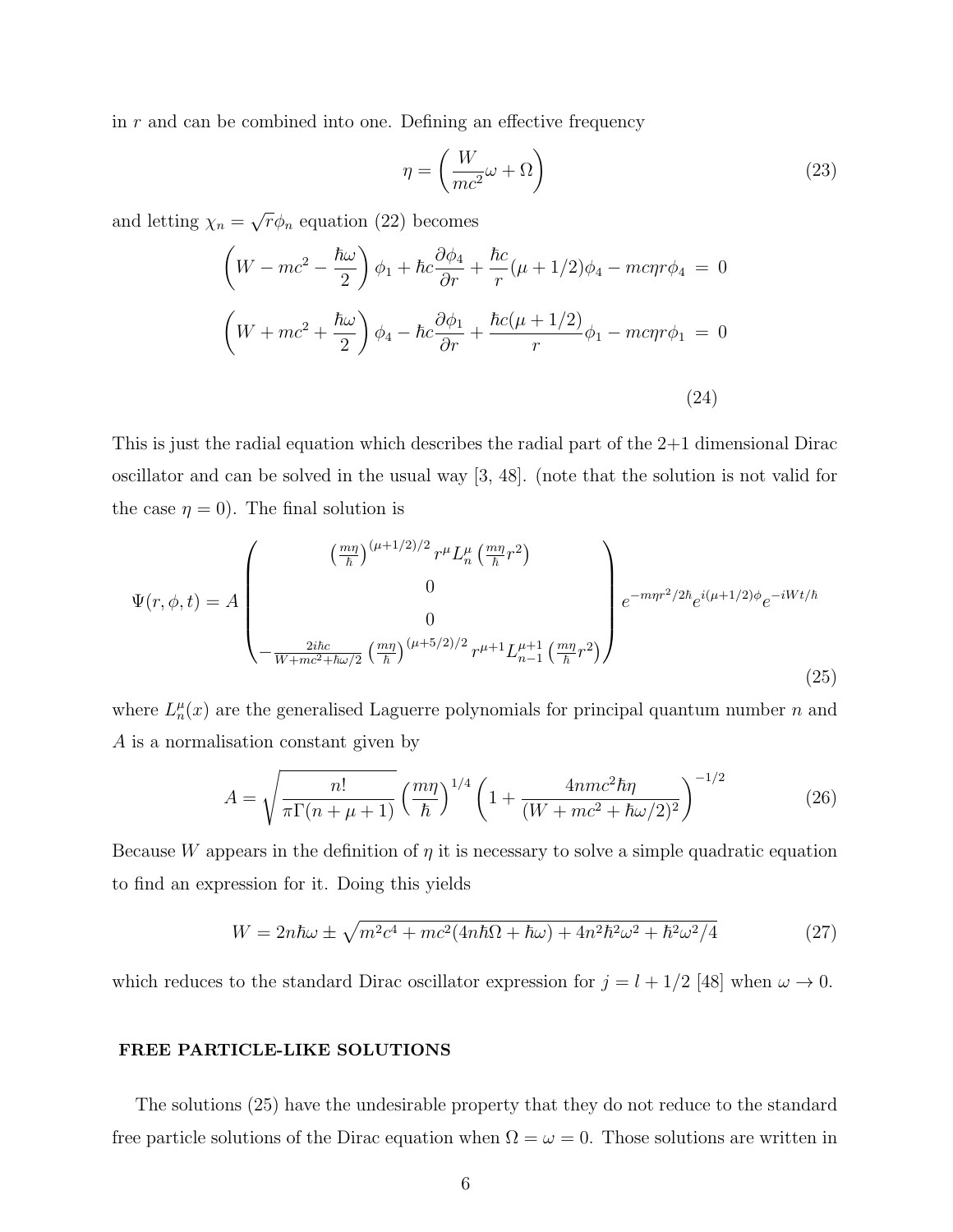terms of Bessel functions. To remedy this it is necessary to define another effective frequency

$$
\xi = \omega + \frac{mc^2}{W}\Omega\tag{28}
$$

and let

$$
\Phi(\phi) = \exp(-i(\mu + 1/2)\phi). \tag{29}
$$

and following the same procedure as above allows us to write equation (18) as

$$
\left(W - mc^2 - \frac{\hbar \omega}{2}\right) \chi_1(r) - \frac{\xi W r}{c} \chi_4(r) + \hbar c \frac{d\chi_4(r)}{dr} + \frac{\hbar c \mu}{r} \chi_4(r) = 0
$$
  

$$
\left(W + mc^2 + \frac{\hbar \omega}{2}\right) \chi_4(r) - \frac{\xi W r}{c} \chi_1(r) - \hbar c \frac{d\chi_1(r)}{dr} + \frac{\hbar c(\mu + 1)}{r} \chi_1(r) = 0
$$
  
(30)

We have been unable to find analytic solutions to these equations in terms of Bessel functions in closed form. However a linear approximation was made in the derivation the Dirac equation which amounted to assuming  $\omega r/c \ll 1$  Assuming  $\Omega$  is of the same order as  $\omega$ we can write solutions in powers of the small parameter  $\xi r/c$ . Defining  $k_c = mc/\hbar$  as the Compton wavevector we find

$$
\chi_1(r) = AJ_{\mu+1}(k_c r) + B\frac{\xi r}{c}J_{\mu}(k_c r) + C\frac{\xi^2 r^2}{c^2}J_{\mu+1}(k_c r) + \cdots
$$
  

$$
\chi_4(r) = VJ_{\mu}(k_c r) + X\frac{\xi r}{c}J_{\mu+1}(k_c r) + Y\frac{\xi^2 r^2}{c^2}J_{\mu}(k_c r) + \cdots
$$
  
(31)

The next step is to substitute equations (31) into (30) and compare coefficients of  $\omega r/c$ . Doing this causes the Bessel functions to cancel and we are left with a set of simultaneous equations for the coefficients  $A, B, C, V, X$  and Y. The determinant associated with these simultaneous equations determines the energy. In principle we can retain as many terms as we wish in equation (31) and the Dirac equation can be solved to arbitrary accuracy. In this case as  $c \to \infty$  only the first term in the expansion (31) remains which is, indeed, the usual solution of the free particle Dirac equation in cylindrical polar coordinates.

#### DISCUSSION

There are a number of noteworthy points to make about these calculations. Firstly let us return to equations (23) and (24). In the limit  $\Omega \to 0$  these represent a free particle in a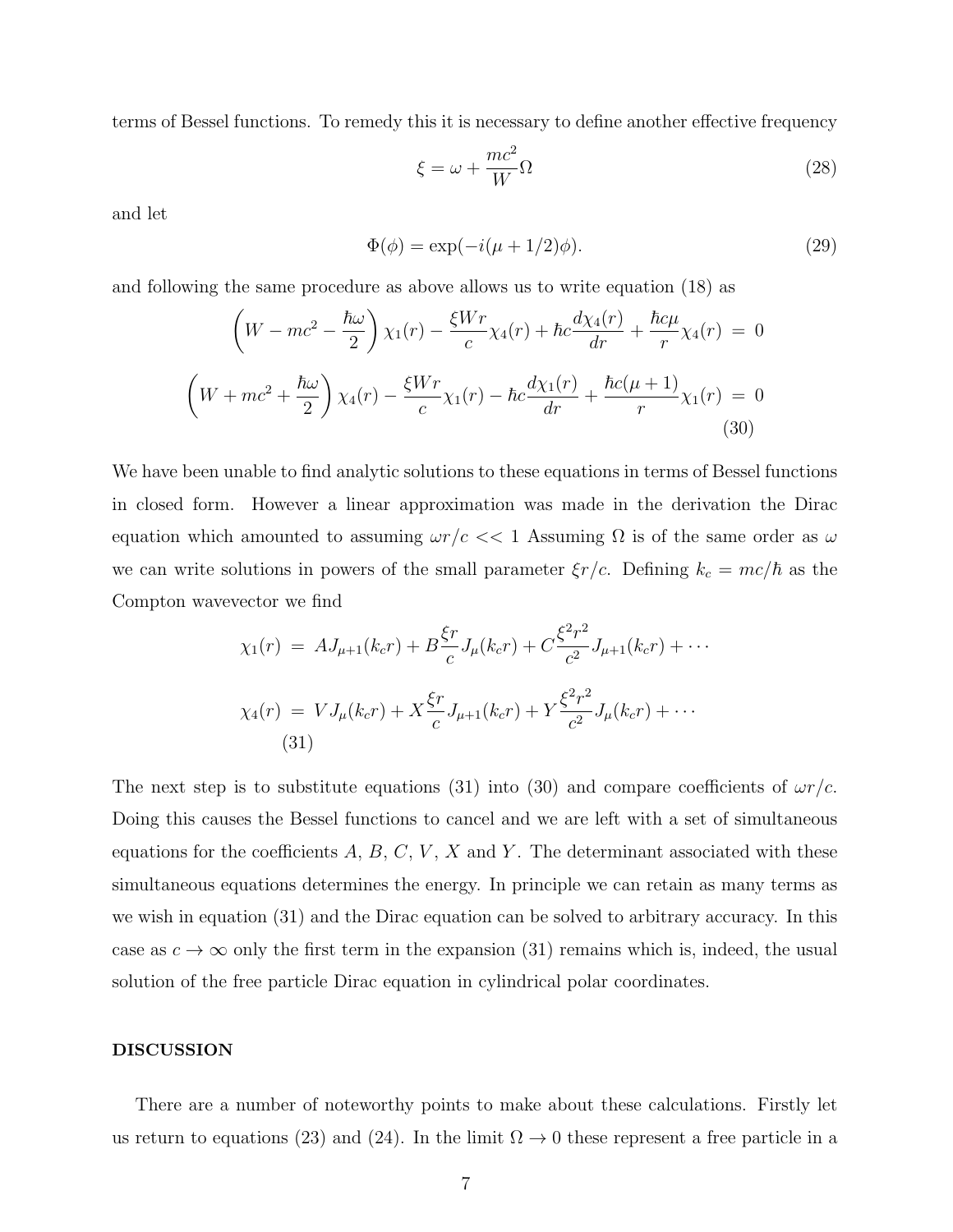rotating frame of reference. However the solutions stay the same and are identical to those of a Dirac oscillator with frequency  $W\omega/mc^2$ . This equivalence between two apparently very different physical systems is the central result of this paper.

Secondly the non-relativistic limit of equation (27) is taken by letting  $mc^2 >> \hbar\Omega$ ,  $\hbar\omega$ . In this limit terms of order  $\omega^2$  can be ignored and the energy becomes

$$
E = W - mc^2 \approx 2n\hbar(\omega + \Omega) + \frac{\hbar\omega}{2}
$$
\n(32)

If  $\omega = 0$  this reduces to the usual expression for the energy of the Dirac oscillator [48]. for the case  $j = l + 1/2$ . We made this choice in our expression (21). Clearly in equation (32)  $\Omega$  and  $\omega$  are treated equivalently in their quantum number dependence. However there is an extra term in  $\omega$  in equation (32) that looks like a zero-point energy and there is no corresponding term in  $\Omega$ . In fact this term arises directly from the fact that particle described has spin 1/2. If we had chosen  $\Psi_1 = \Psi_4 = 0$  and  $\Psi_2$  and  $\Psi_3$  non-zero this term would have had the opposite sign. i.e. the direction of rotation of the rotating frame is either parallel or antiparallel to the fermion spin. So if  $S_z = \pm 1/2$  in an inertial frame, the spin in a rotating frame has a different magnitude for the two spin directions. The final term in equation (27) also arise from the spin, but its sign is independent of which pair of components of  $\Psi$  are chosen to be non-zero.

The solutions (25) do not reduce to the standard solutions of the free particle Dirac equation when  $\omega = \Omega = 0.03$ . This leads to the calculation in section which yields a solution in terms of Bessel functions. Here we take the opposite perspective to that taken in the previous section. If  $\omega \to 0$  a particle experiencing the Dirac oscillator potential is equivalent to a free particle as observed from a frame of reference rotating at frequency  $\omega = mc^2\Omega/W$ . We then find the solutions (31) which reduce to the standard free-particle solutions in the non-relativistic limit and as  $\omega, \Omega \to 0$ .

Finally we note that even if  $\Omega = 0$  the eigenfunctions and the energy are quantised. This arises from the fact that if we have a stationary state and cylindrical symmetry the eigenfunction must go to zero as  $r \to \infty$  if they are to have finite energy. This is not unusual and has been found in other cases, [49] for example.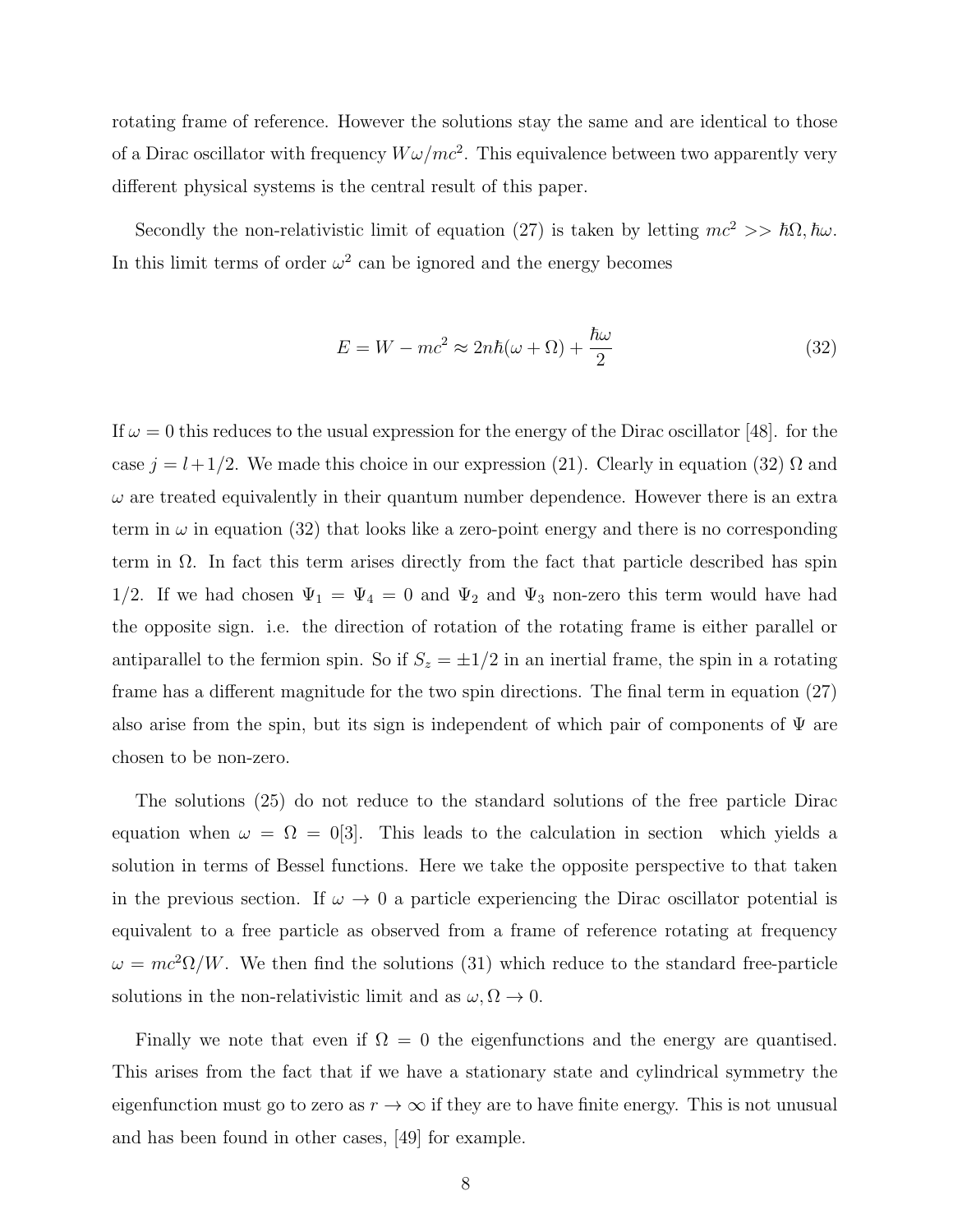#### SUMMARY

In this paper we have shown a previously unsuspected equivalence between the Dirac oscillator and a free particle as observed from a rotating frame of reference. We have also been that in a rotating frame the spin of the particle results in a zero-point-like term in the energy eigenvalues.

#### ACKNOWLEDGEMENTS

One of us (PS) would like to thank K. M. Marshall and P. Weinberger for some helpful comments.

<sup>∗</sup> P.Strange@kent.ac.uk

- [1] D. Ito, K. Mori and E. Carrieri, *Nuovo Cimento* 51A, 1119, (1967).
- [2] M. Moshinsky and A. Szczepaniak, J. Phys. A 22, L817 (1989).
- [3] P. Strange, *Relativistic Quantum Mechanics* (Cambridge University Press, Cambridge, England, 1998).
- [4] M. Moreno and A. Zentella, J. Phys. A **22**, L821 (1989).
- [5] J. Benítez, R. P. Martinez y Romero, H. N. Núñez-Yépez, and A. L. Salas-Brito, Phys. Rev. Lett. 64, 1643 (1990).
- [6] C. Quesne and M. Moshinsky, J. Phys. A 22, 2263 (1990).
- [7] F. Domínguez-Adame and M. A. González, Europhys. Lett.  $13$ ,  $193$  (1990).
- [8] J. Beckers and N. Debergh, Phys. Rev. D 42, 1255 (1990).
- [9] F. Domínguez-Adame, Phys. Lett. A 162, 18 (1992).
- [10] R. P. Martínez-Romero, and A. L. Salas-Brito, J. Math. Phys. **33**, 1831 (1992).
- [11] V. M. Villalba, Phys. Rev. A **49**, 586 (1994).
- [12] R. P. Martínez-y-Romero, H. N. Núñez-Yépez, and A. L. Salas-Brito, Eur. J. Phys. 16, 135 (1995).
- [13] R. Szmytkowski and M. Gruchowski, J. Phys. A 34, 4991 (2001).
- [14] M. H. Pacheco, R. R. Landim, and C. A. S. Almeida, Phy. Lett. A 311, 93 (2003).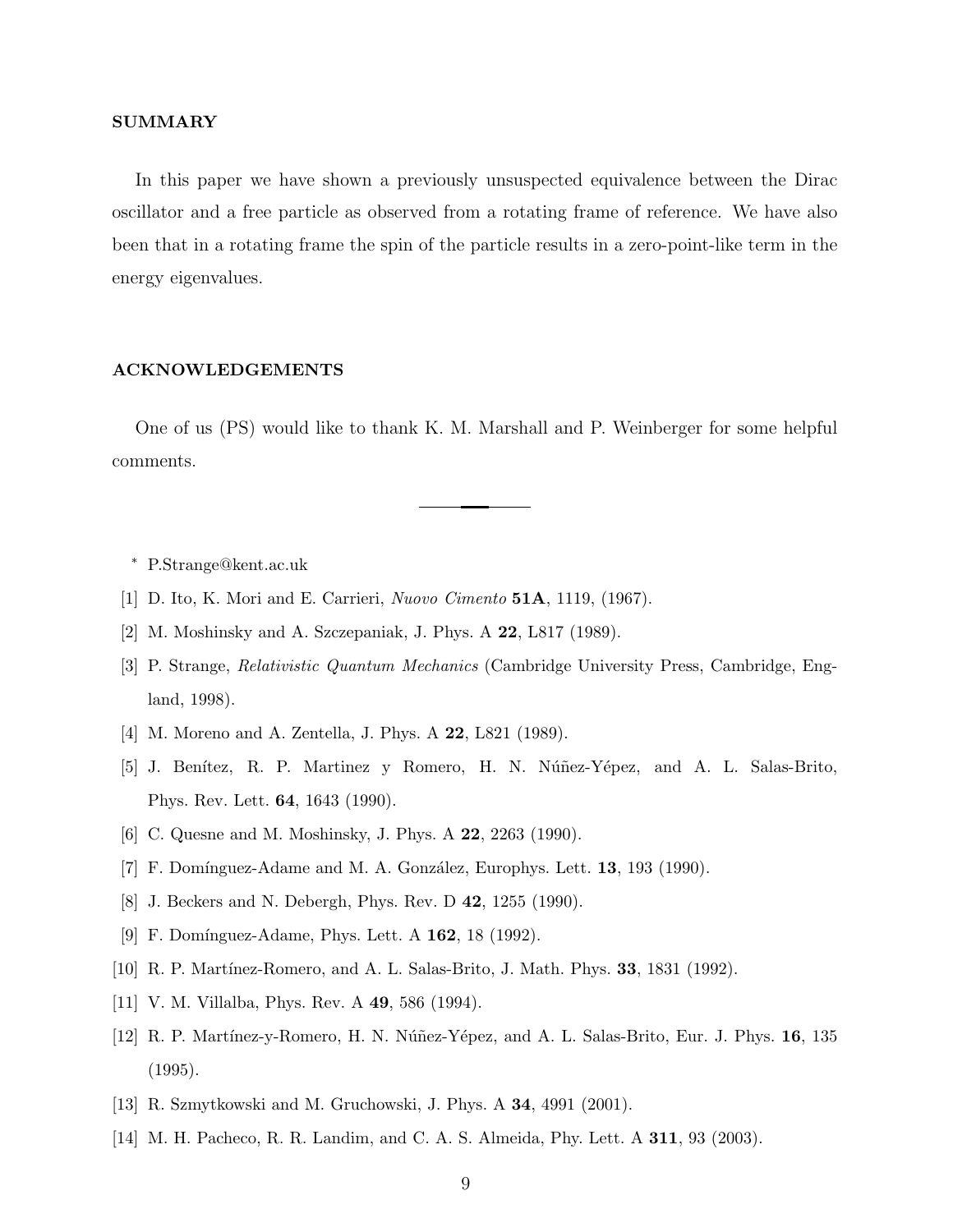- [15] A. D. Alhaidari, Int. J. Theor. Phys. **43**, 939 (2004).
- [16] N. Ferkous and A. Bounames, Phys. Lett. A 325, 21 (2004).
- [17] C. Quesne and V. M. Tkachuk, J. Phys. A 38, 1747 (2005).
- [18] C. Quesne and V. M. Tkachuk, J. Phys. A 39, 10909 (2006).
- [19] R. Rekioua and T. Boudjedaa, Eur. Phys. J. C 49, 1091 (2007).
- [20] R. de Lima Rodrigues, Phys. Lett. A 372, 2587 (2008).
- [21] E. Sadurní, J. M. Torres, and T. H. Seligman, J. Phys. A 43, 285204 (2010).
- [22] B. P. Mandal and S. Verma, Phys. Lett. A 374, 1021 (2010).
- [23] K. Bakke and C. Furtado, Phys. Lett. A 376, 1269 (2012).
- [24] Y. Li, K. Intriligator, Y. Yu, and C. Wu, Phys. Rev. B 85, 085132 (2012)
- [25] K. Bakke, Gen. Relativ. Gravit. 45, 1847 (2013).
- [26] A. Bermudez, M. A. Martin-Delgado, and E. Solano, Phys. Rev. A  $76$ , 041801(R) (2007).
- [27] A. Bermudez, M. A. Martin-Delgado, and E. Solano, Phys. Rev. Lett. 99, 123602 (2007).
- [28] A. Bermudez, M. A. Martin-Delgado, and A. Luis, Phys. Rev. A 77, 033832 (2008).
- [29] A. Bermudez, M. A. Martin-Delgado, and A. Luis, Phys. Rev. A 77, 063815 (2008).
- [30] Y. Luo, Y. Cui, Z. Long, and J. Jing, Int. J. Theor. Phys. 50, 2992 (2011).
- [31] A. Jellal, A. El. Mouhafid, and M. Daoud, J. Stat. Mech. 01, P01021 (2012).
- [32] A. Boumali and H. Hassanabadi, Eur. Phys. J. Plus. 128: 124 (2013).
- [33] C. Quimbay and P. Strange, ArXiv: 1311.2021, (2013).
- [34] C. Quimbay and P. Strange, ArXiv: 1312.5251, (2013).
- [35] J. A. Sanchez-Monroy and C. Quimbay, *Annals of Physics*, 350 69-83, (2014).
- [36] D. Nath and P. Roy, *Annals of Physics* 351, 13-21, (2014).
- [37] O. Panella and P. Roy, Phys. Rev. A **90**, 042111, (2014).
- [38] L. Menculini, O. Panella and P. Roy, Phys. Rev. D, 91, 045032, (2014).
- [39] A. Bournalli and H. Hassanabadi, ArXiv: 1501.07041, (2015).
- [40] J. A. Franco-Villafane, E. Sadurni, S. Barkhofen, U. Kuhl, F. Mortessagne, and T. H. Seligman, Phys. Rev. Lett. 111, 170405 (2013).
- [41] F. W. Hehl and W. Ni, Phys. Rev D, 42, 2045, (1990).
- [42] R. U. Sexl and H. K. Urbantke, *Gravitation and Kosmologie*, Mannheim: Bibliographisches Institut., (1983).